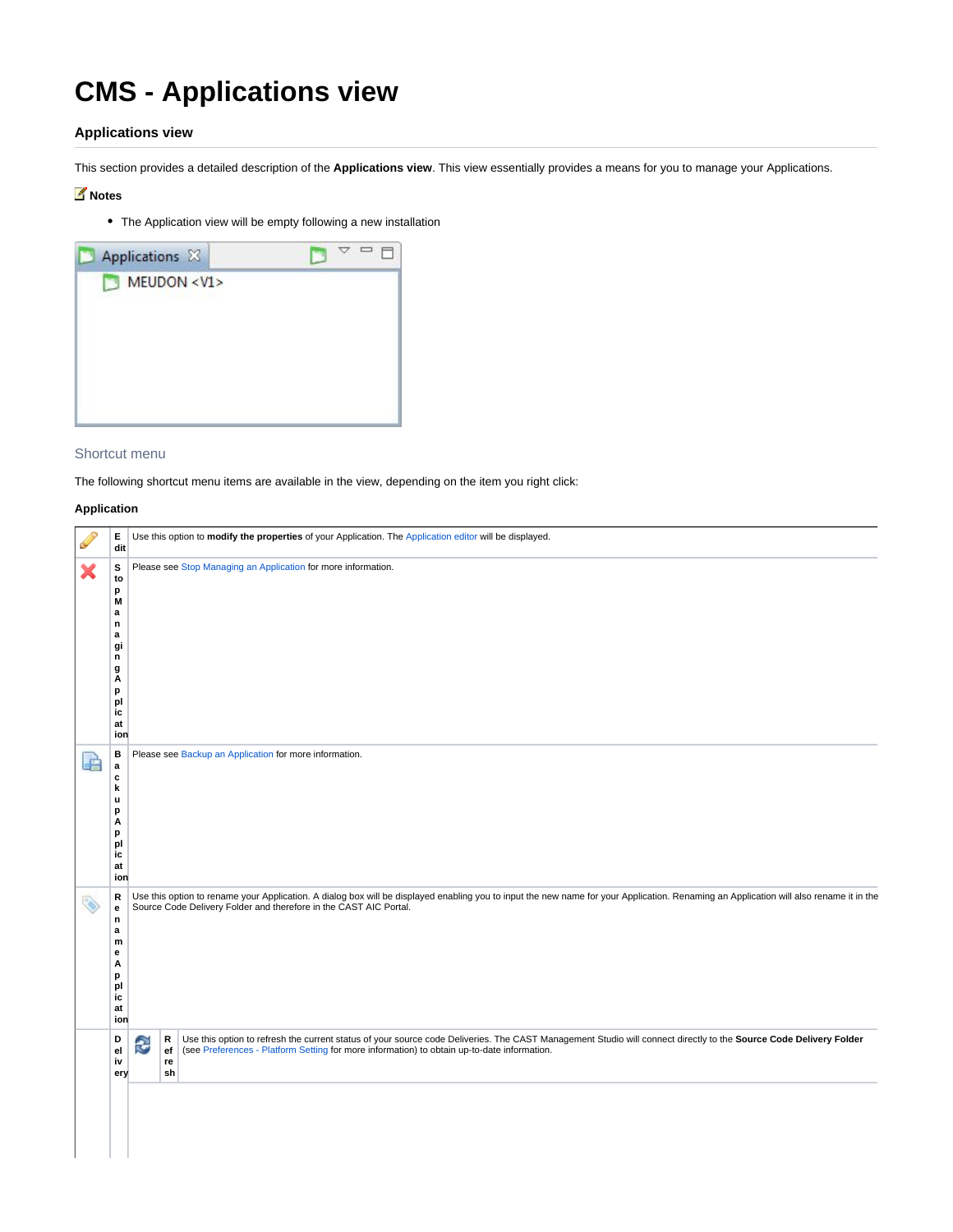|           |                                        | r            | Α<br>d                      | Please see Add version.                                                                                                                                                                                                                                                                                              |
|-----------|----------------------------------------|--------------|-----------------------------|----------------------------------------------------------------------------------------------------------------------------------------------------------------------------------------------------------------------------------------------------------------------------------------------------------------------|
|           |                                        |              | d<br>v                      |                                                                                                                                                                                                                                                                                                                      |
|           |                                        |              | er<br>si                    |                                                                                                                                                                                                                                                                                                                      |
|           |                                        |              | on                          |                                                                                                                                                                                                                                                                                                                      |
|           | с                                      | €            | С                           | Please see Clean up Analysis Units                                                                                                                                                                                                                                                                                   |
|           | u<br>rr                                |              | le<br>$\mathbf a$           |                                                                                                                                                                                                                                                                                                                      |
|           | е<br>nt                                |              | $\mathsf n$<br>u            |                                                                                                                                                                                                                                                                                                                      |
|           | v<br>er                                |              | p<br>Α                      |                                                                                                                                                                                                                                                                                                                      |
|           | si                                     |              | $\mathsf n$                 |                                                                                                                                                                                                                                                                                                                      |
|           | on                                     |              | al<br>У                     |                                                                                                                                                                                                                                                                                                                      |
|           |                                        |              | si<br>s                     |                                                                                                                                                                                                                                                                                                                      |
|           |                                        |              | U<br>ni                     |                                                                                                                                                                                                                                                                                                                      |
|           |                                        |              | ts                          |                                                                                                                                                                                                                                                                                                                      |
| $\bullet$ | F                                      | $\bm{\circ}$ | $\mathbf{o}$                | Use this option to launch the CAST Transaction Configuration Center where you can calibrate Function Point measurements.                                                                                                                                                                                             |
|           | $\mathbf u$<br>n                       |              | p<br>$\mathbf{e}$           |                                                                                                                                                                                                                                                                                                                      |
|           | ct<br>io                               |              | $\mathsf n$<br>T            |                                                                                                                                                                                                                                                                                                                      |
|           | n<br>P                                 |              | ra<br>$\mathsf n$           |                                                                                                                                                                                                                                                                                                                      |
|           | oi                                     |              | $\mathbf{s}$                |                                                                                                                                                                                                                                                                                                                      |
|           | nts                                    |              | $\mathbf a$<br>ct           |                                                                                                                                                                                                                                                                                                                      |
|           |                                        |              | io<br>$\mathsf n$           |                                                                                                                                                                                                                                                                                                                      |
|           |                                        |              | c<br>$\mathbf{o}$           |                                                                                                                                                                                                                                                                                                                      |
|           |                                        |              | nf                          |                                                                                                                                                                                                                                                                                                                      |
|           |                                        |              | ig<br>u                     |                                                                                                                                                                                                                                                                                                                      |
|           |                                        |              | ra<br>ti                    |                                                                                                                                                                                                                                                                                                                      |
|           |                                        |              | $\mathbf{o}$<br>$\mathsf n$ |                                                                                                                                                                                                                                                                                                                      |
|           |                                        |              | c                           |                                                                                                                                                                                                                                                                                                                      |
|           |                                        |              | $\mathbf{e}$<br>nt          |                                                                                                                                                                                                                                                                                                                      |
|           |                                        |              | er                          |                                                                                                                                                                                                                                                                                                                      |
|           | Е<br>$\pmb{\mathsf{x}}$                | 陷            | T<br>$\mathbf a$            | Please see Generate a Snapshot.                                                                                                                                                                                                                                                                                      |
|           | $\mathbf{e}% _{t}\left( t\right)$<br>c |              | k<br>$\mathbf{e}$           |                                                                                                                                                                                                                                                                                                                      |
|           | ute                                    |              | a<br>s                      |                                                                                                                                                                                                                                                                                                                      |
|           |                                        |              | $\mathsf n$                 |                                                                                                                                                                                                                                                                                                                      |
|           |                                        |              | $\mathbf a$<br>p            |                                                                                                                                                                                                                                                                                                                      |
|           |                                        |              | s<br>h                      |                                                                                                                                                                                                                                                                                                                      |
|           |                                        |              |                             |                                                                                                                                                                                                                                                                                                                      |
|           |                                        |              | ot                          |                                                                                                                                                                                                                                                                                                                      |
|           |                                        |              | of<br>th                    |                                                                                                                                                                                                                                                                                                                      |
|           |                                        |              | е<br>Α                      |                                                                                                                                                                                                                                                                                                                      |
|           |                                        |              | p<br>pl                     |                                                                                                                                                                                                                                                                                                                      |
|           |                                        |              | ic<br>at                    |                                                                                                                                                                                                                                                                                                                      |
|           |                                        |              | ion                         |                                                                                                                                                                                                                                                                                                                      |
|           |                                        | ⊕            | o                           | When clicked, the CAST Management Studio will launch a temporary CAST Engineering / Security Dashboard. This is primarily for validating a Snapshot. The portal                                                                                                                                                      |
|           |                                        |              | p<br>e                      | is run on a JVM launched by the CAST Management Studio, hence an additional "java.exe" process will be displayed in Windows Task Manager. The JVM is killed when<br>the CAST Management Studio is closed.                                                                                                            |
|           |                                        |              | $\mathsf n$<br>D            | Notes                                                                                                                                                                                                                                                                                                                |
|           |                                        |              | a<br>$\mathbf{s}$           |                                                                                                                                                                                                                                                                                                                      |
|           |                                        |              | h                           | . When using the option you will be prompted for login credentials > admin/cast (case-sensitive): note that this user has the ADMIN role only.<br>CAST AIP schemas hosted in Microsoft SQL Server environment - please be aware that the CAST Engineering / Security Dashboard will fail to load if you<br>$\bullet$ |
|           |                                        |              | b<br>$\mathbf{o}$           | carried out a combined installation in CAST Server Manager using a Trusted connection (i.e. using Windows authentication) and are still using the automatically<br>configured connection profile in the CAST Management Studio.                                                                                      |
|           |                                        |              | ard                         |                                                                                                                                                                                                                                                                                                                      |
|           |                                        |              |                             |                                                                                                                                                                                                                                                                                                                      |
|           |                                        |              |                             |                                                                                                                                                                                                                                                                                                                      |
|           |                                        |              |                             |                                                                                                                                                                                                                                                                                                                      |
|           |                                        |              |                             |                                                                                                                                                                                                                                                                                                                      |
|           |                                        |              |                             |                                                                                                                                                                                                                                                                                                                      |
|           |                                        |              |                             |                                                                                                                                                                                                                                                                                                                      |
|           |                                        |              |                             |                                                                                                                                                                                                                                                                                                                      |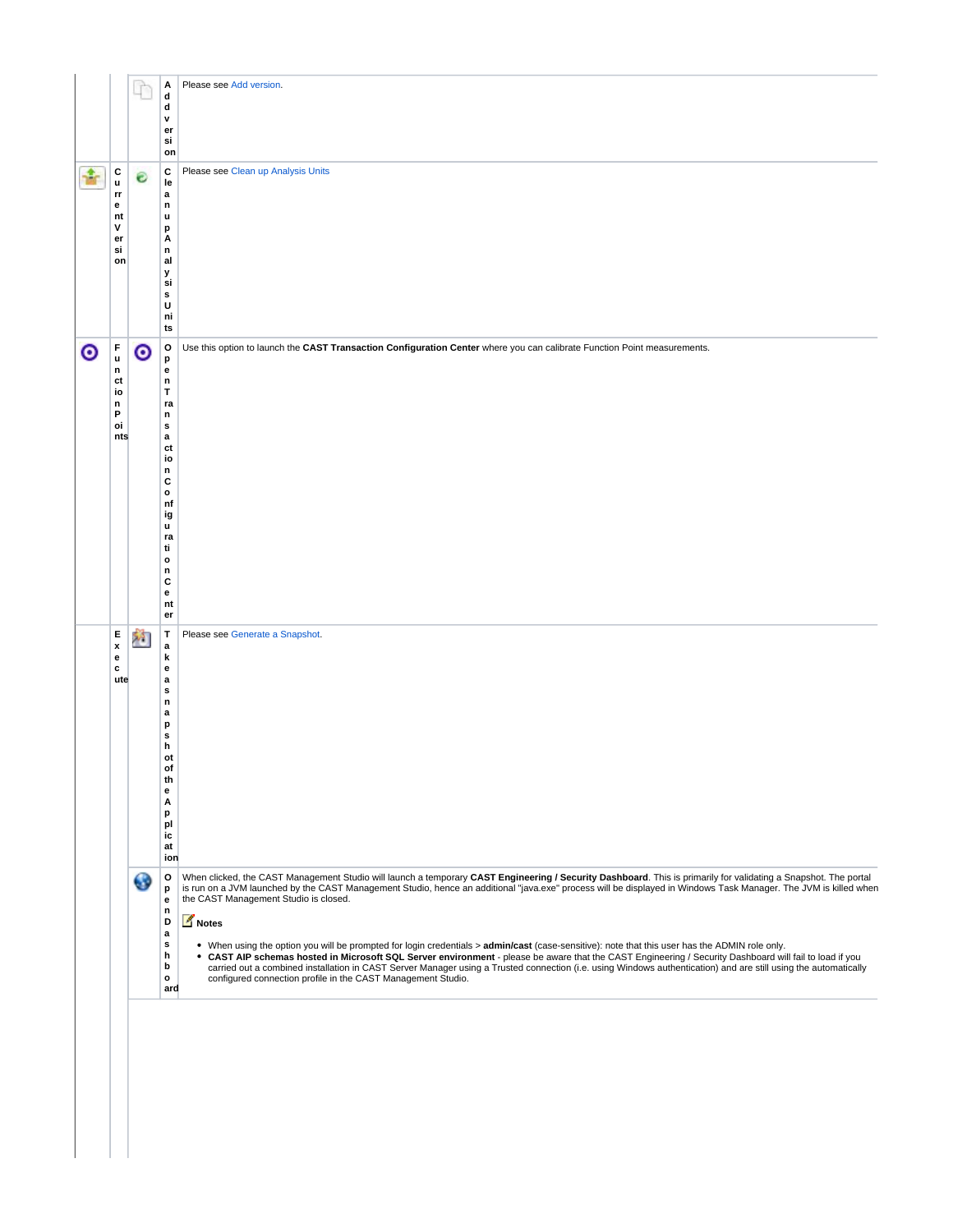